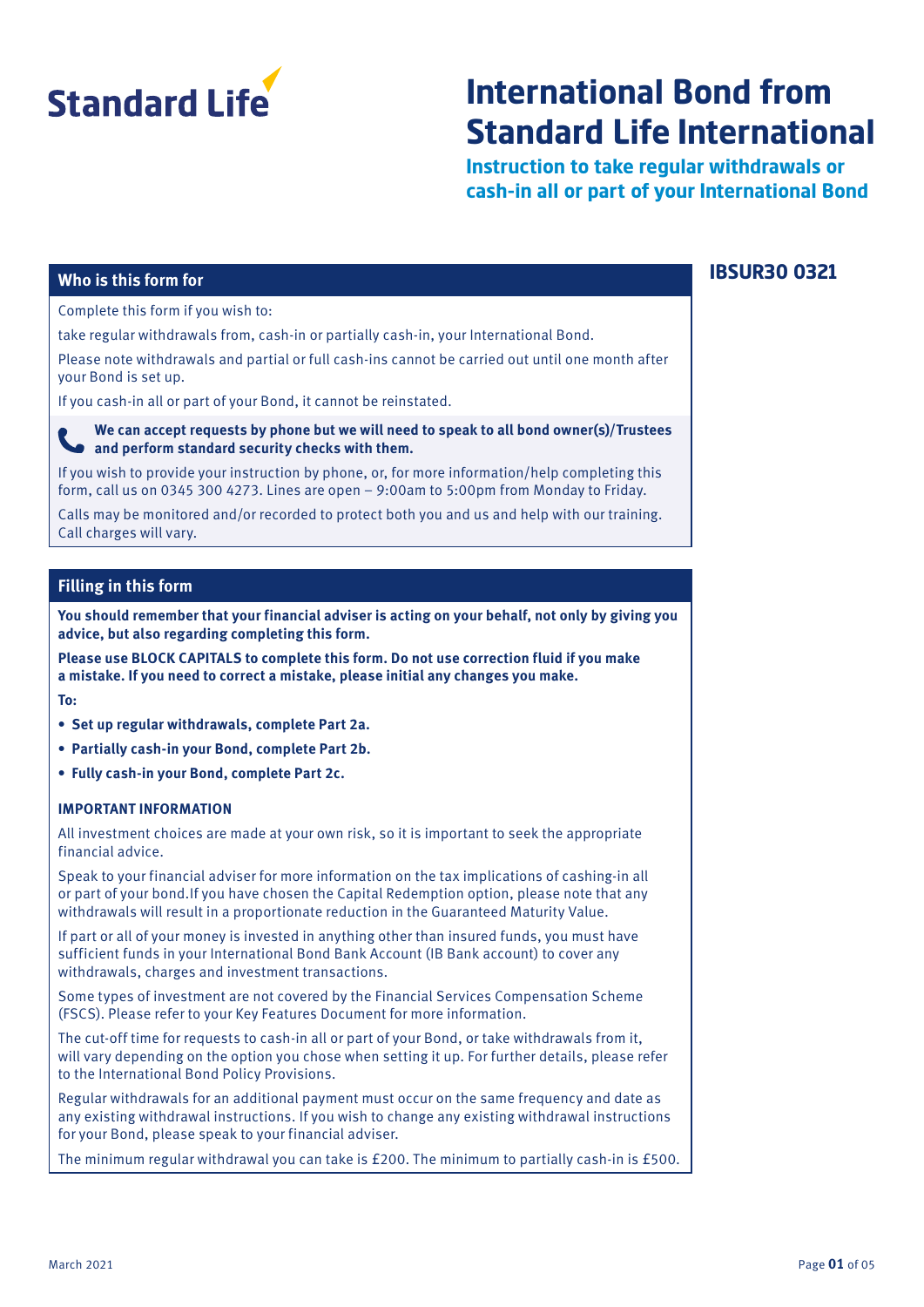### International Bond from Standard Life International IBSUR30

| Part 1 - Bond details                                                              |  |  |  |  |  |  |  |  |  |  |  |  |
|------------------------------------------------------------------------------------|--|--|--|--|--|--|--|--|--|--|--|--|
| Bond number:                                                                       |  |  |  |  |  |  |  |  |  |  |  |  |
| <b>First Bond owner</b>                                                            |  |  |  |  |  |  |  |  |  |  |  |  |
| <b>Title</b><br>(Mr/Mrs/Miss/Ms/<br>Other e.g. Dr/Rev)<br>First name(s)<br>in full |  |  |  |  |  |  |  |  |  |  |  |  |
| Surname                                                                            |  |  |  |  |  |  |  |  |  |  |  |  |
| Contact<br>telephone<br>number<br><b>Address</b>                                   |  |  |  |  |  |  |  |  |  |  |  |  |
| House<br>number                                                                    |  |  |  |  |  |  |  |  |  |  |  |  |
| <b>Street</b>                                                                      |  |  |  |  |  |  |  |  |  |  |  |  |
| City/Town                                                                          |  |  |  |  |  |  |  |  |  |  |  |  |
| County                                                                             |  |  |  |  |  |  |  |  |  |  |  |  |
| Postcode                                                                           |  |  |  |  |  |  |  |  |  |  |  |  |
| <b>Second Bond owner</b>                                                           |  |  |  |  |  |  |  |  |  |  |  |  |
| <b>Title</b><br>(Mr/Mrs/Miss/Ms/<br>Other e.g. Dr/Rev)                             |  |  |  |  |  |  |  |  |  |  |  |  |
| First name(s)<br>in full                                                           |  |  |  |  |  |  |  |  |  |  |  |  |
| Surname                                                                            |  |  |  |  |  |  |  |  |  |  |  |  |
| Contact<br>telephone<br>number<br><b>Address</b>                                   |  |  |  |  |  |  |  |  |  |  |  |  |
| House<br>number                                                                    |  |  |  |  |  |  |  |  |  |  |  |  |
| <b>Street</b>                                                                      |  |  |  |  |  |  |  |  |  |  |  |  |
| City/Town                                                                          |  |  |  |  |  |  |  |  |  |  |  |  |
| County                                                                             |  |  |  |  |  |  |  |  |  |  |  |  |
| Postcode                                                                           |  |  |  |  |  |  |  |  |  |  |  |  |

our Bond number can **be found on your Policy**  $chedule$  or on letters we ave sent you. Please do not turn the Schedule to us.

there are more than vo bond owners please notocopy this page.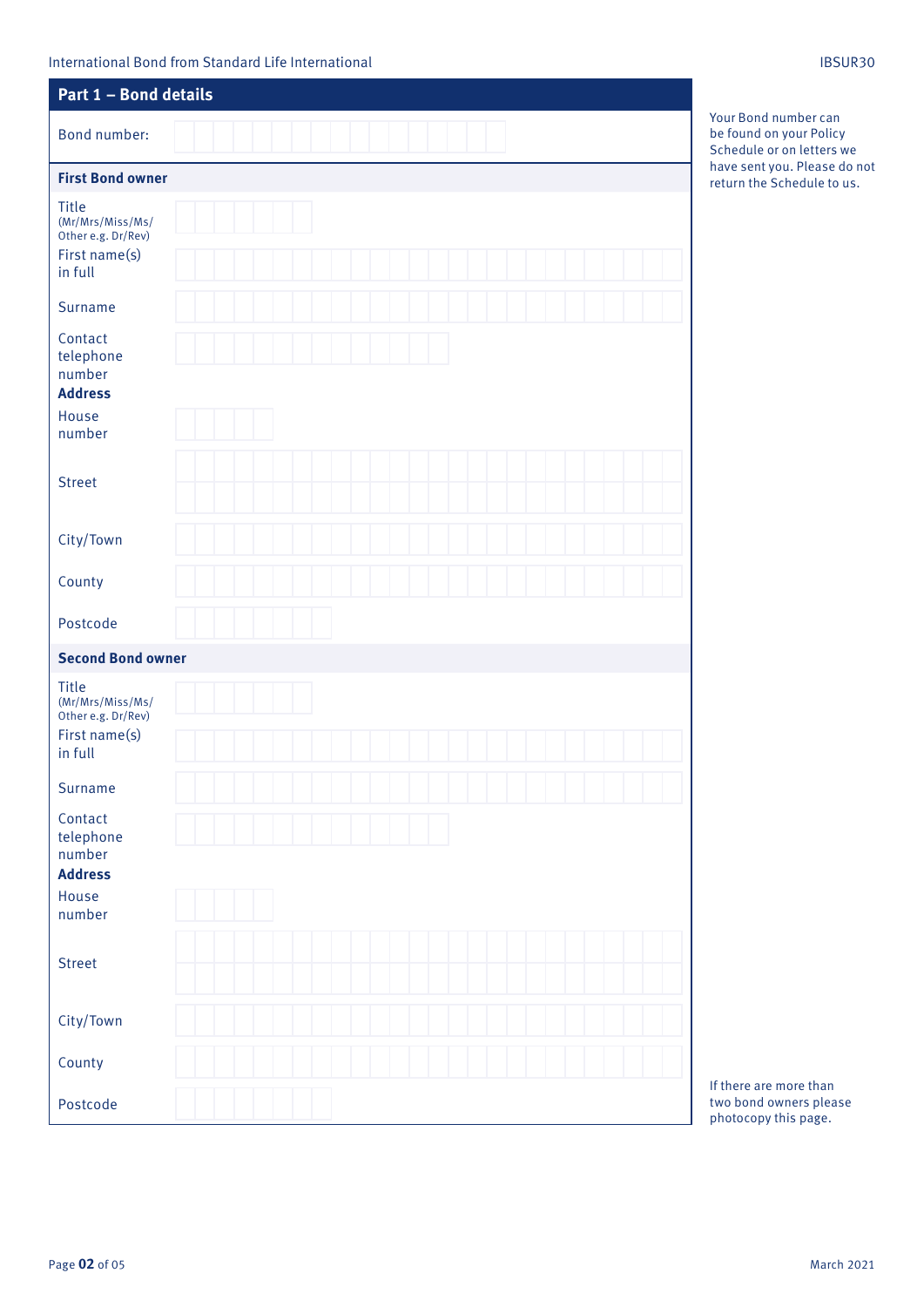| Part 2a - Regular Withdrawals*                                                                                                      |
|-------------------------------------------------------------------------------------------------------------------------------------|
| What <b>percentage of the total amount</b> invested or, what is the <b>amount</b> you want to withdraw<br>each year.                |
| % each year OR $f$<br>each year                                                                                                     |
| Frequency of withdrawals:                                                                                                           |
| 6 months $\Box$<br>12 months $\Box$<br>4 months**<br>3 months $\Box$<br>monthly                                                     |
| (*Not available if bond is placed in a Flexible Reversionary Plan)<br>(**Not available if bond is placed in a Discounted Gift Plan) |
| On what date do you want your first regular withdrawal to be paid?<br>Payments can be made from 1-28 of the month. (DD/MM/YYYY)     |

#### **Part 2b – Cashing-in part of your Bond**

If you are only invested in insured funds we will cancel units proportionately across all funds.

#### **Other investments**

For all other investments we will withdraw from the International Bond bank account.

If you do not have enough money in the account to fund this request please state the holdings you wish to sell here. (If your financial adviser has authority they can do this on your behalf).

| <b>Investment Name (in full)</b> | <b>Fund Code/Citi Code</b> |  |  |  |  |
|----------------------------------|----------------------------|--|--|--|--|
|                                  |                            |  |  |  |  |
|                                  |                            |  |  |  |  |
|                                  |                            |  |  |  |  |
|                                  |                            |  |  |  |  |
|                                  |                            |  |  |  |  |

#### **What about tax?**

There can be different tax implications depending on how you cash in your bond. Your bond is made up of a number of identical policies. You can cash in over the whole bond, by cancelling individual policies or a combination of both.

#### **UK resident Bond owners and Trustees**

We will calculate the minimum chargeable event based on the current policy information and process the cash-in on that basis. If you want to use a different method please specify below.

#### **Company, Pension Schemes, Partnerships or non UK resident**

We will process the cash-in across policies over the whole bond. If you want to use a different method please specify below.

| <b>Different</b> |                |
|------------------|----------------|
|                  | cash-in method |

Reversions from a Flexible Reversionary Plan (FRP) must be paid via cashing-in full segments. If the cash-in is in respect of an FRP reversion, please note which segments are to be cashed-in.

#### **Existing regular withdrawals (UK Resident Bondholders and Trustees)**

If individual policies are cancelled as part of your cash-in this will reduce your annual 5% tax deferred allowance. If you would like your existing regular withdrawals to be reduced in proportion to the remaining policies please tick here.

Any adviser charges taken from the bond are regarded by HM Revenue and Customs as withdrawals and are included in the 5% allowance.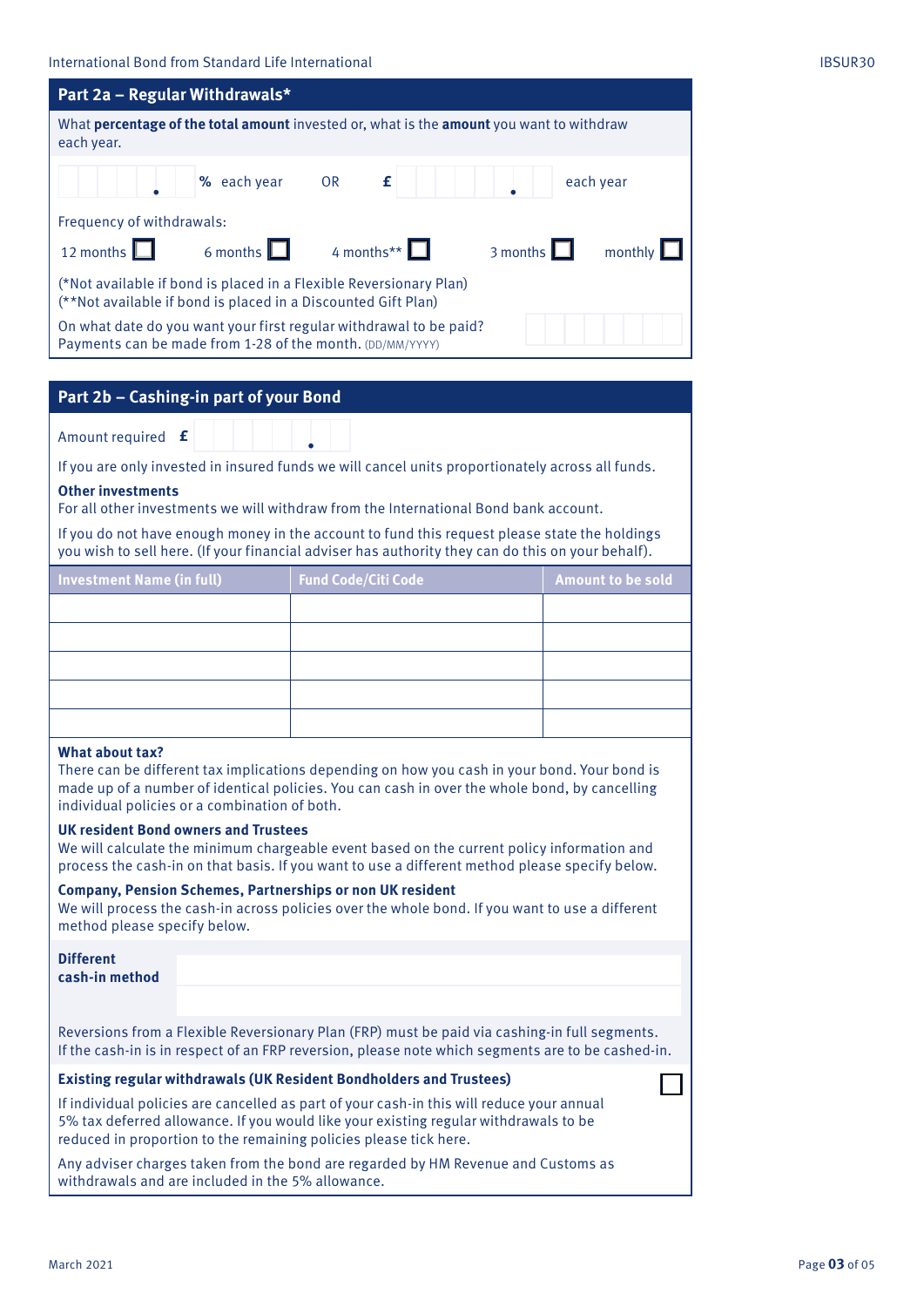| Part 2c - Full cash-in of your Bond                                                                                                                                                                                                                                                                                                                       |  |
|-----------------------------------------------------------------------------------------------------------------------------------------------------------------------------------------------------------------------------------------------------------------------------------------------------------------------------------------------------------|--|
| Tick here if you want to fully cash-in your Bond:                                                                                                                                                                                                                                                                                                         |  |
| Completion of the following question is optional.                                                                                                                                                                                                                                                                                                         |  |
| For the purposes of market research it would be very helpful if you could tell us the reason<br>for your cashing in your bond.                                                                                                                                                                                                                            |  |
| Reason for<br>Encashment:                                                                                                                                                                                                                                                                                                                                 |  |
| Part 3 - Details of the Payee                                                                                                                                                                                                                                                                                                                             |  |
| The proceeds can only be paid to the Bond owner(s).                                                                                                                                                                                                                                                                                                       |  |
| Payment is made direct to your bank or building society account. Please contact us if this<br>method of payment is not suitable for you. Where we are instructed to make a payment to<br>a bank account that is not the source account or an account that has not been previously<br>verified please attach a certified copy of a current bank statement. |  |
| <b>Account details</b>                                                                                                                                                                                                                                                                                                                                    |  |
| Name of bank/<br>building society<br><b>Address</b>                                                                                                                                                                                                                                                                                                       |  |
|                                                                                                                                                                                                                                                                                                                                                           |  |
| <b>Building number</b>                                                                                                                                                                                                                                                                                                                                    |  |
| <b>Street</b>                                                                                                                                                                                                                                                                                                                                             |  |
| City/Town                                                                                                                                                                                                                                                                                                                                                 |  |
| County                                                                                                                                                                                                                                                                                                                                                    |  |
| Postcode                                                                                                                                                                                                                                                                                                                                                  |  |
| Name(s) of<br>Account-holder(s)                                                                                                                                                                                                                                                                                                                           |  |
| Account<br><b>Sort Code</b><br>Number                                                                                                                                                                                                                                                                                                                     |  |
| Roll/Plan<br>Number                                                                                                                                                                                                                                                                                                                                       |  |
| International<br><b>Bank Account</b><br>Number (IBAN)                                                                                                                                                                                                                                                                                                     |  |
| <b>Bank SWIFT</b><br>code (if known)                                                                                                                                                                                                                                                                                                                      |  |

#### **Part 4 – Data Protection Notice**

#### **Data Protection Notice – Using your Personal Information**

We're committed to maintaining the trust and confidence of our customers. Our Privacy Policy explains how we use our customers' personal information. It explains when and why we collect personal information about our customers, how we use it, the conditions under which we may share it with others and how we keep it secure. It also explains how you can obtain details of the information we hold about you, and the choices you have about how we use that information. You can get a copy of our Privacy Policy on our website: www.standardlife.ie/privacy

This is required for any payments to non-UK Accounts.

#### If you're providing information about another person, we encourage you to inform the individual that you have provided this information and suggest they read our privacy policy to understand how we manage and use their data.